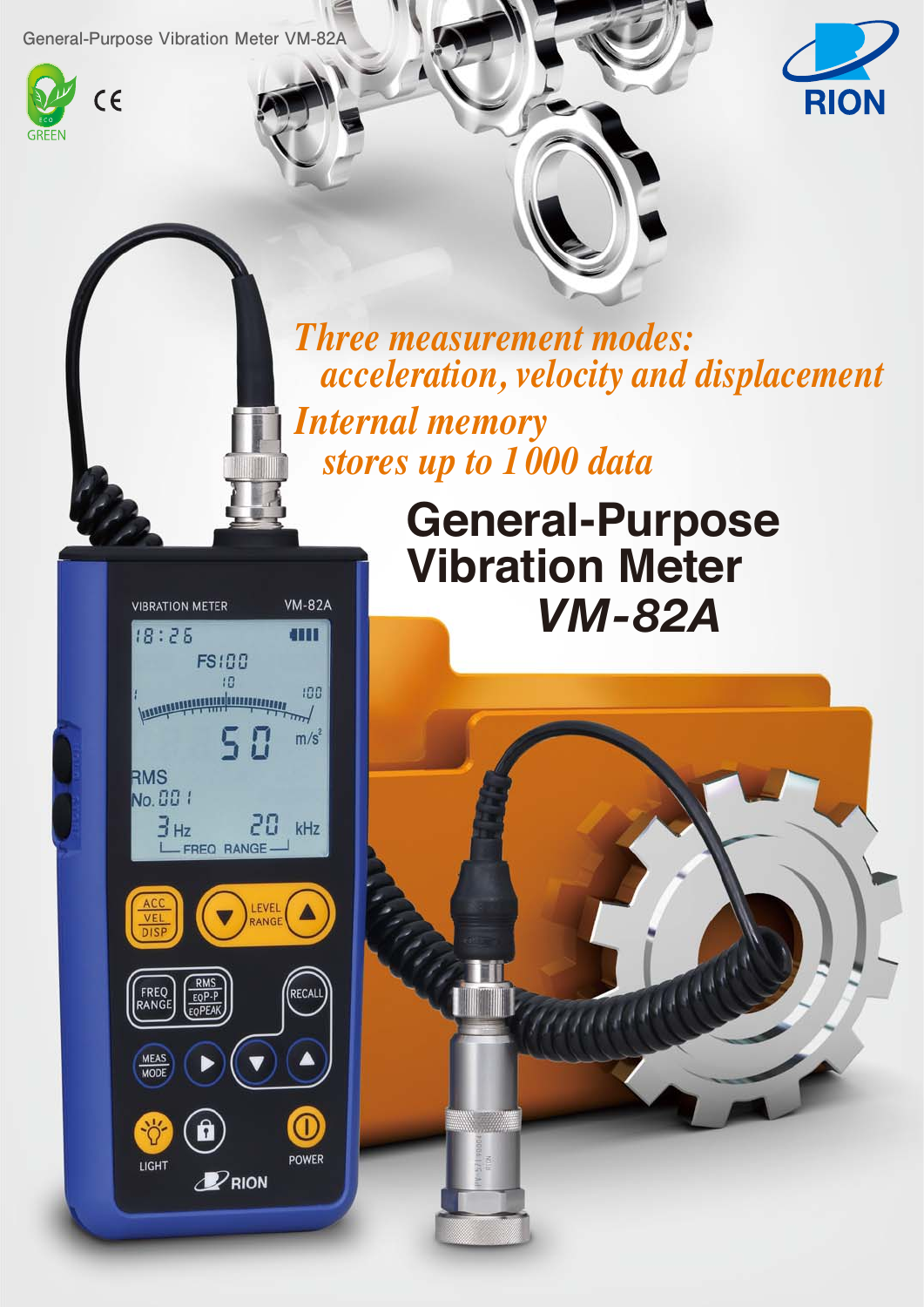# **General-Purpose Vibration Meter** *VM-82A*

The general-purpose vibration meter VM-82A designed mainly for maintenance and inspection of industrial machinery, with particular emphasis on rotational machinery. Acceleration, velocity, and displacement can be easily measured using a suitable frequency range, allowing comprehensive and precise evaluation of machine vibrations.

> Hold button

- **Operation panel with optimized** button layout makes mode switching and setup easy and fast
- Wide range of measurement applications supported by selecting different accelerometers
- Backup function instantly reactivates previous settings at next power-on
- **Convenient USB interface** allows transfer of saved data to a computer
- Up to 24 hours of continuous operation on one set of alkaline batteries. Environment-friendly nickel-hydride batteries are also supported. **Store** button
- **Compact dimensions and light** weight: only 270 grams including batteries

Right side panel



❶AC adapter ❷DC output connector **@AC** output connector **OUSB** connector

**VIBRATION METER VM-82A**  $18:25$ m **FS100**  $10$  $100$ *<u>Forming Hill Community</u>*  $m/s<sup>2</sup>$ **RMS** No. 00 1 Знz 28 kHz FREQ RANGE **FREQ**<br>ANGE EQP-**MEAS MODE** LIGHT **POWER**  $\mathscr{D}$ RION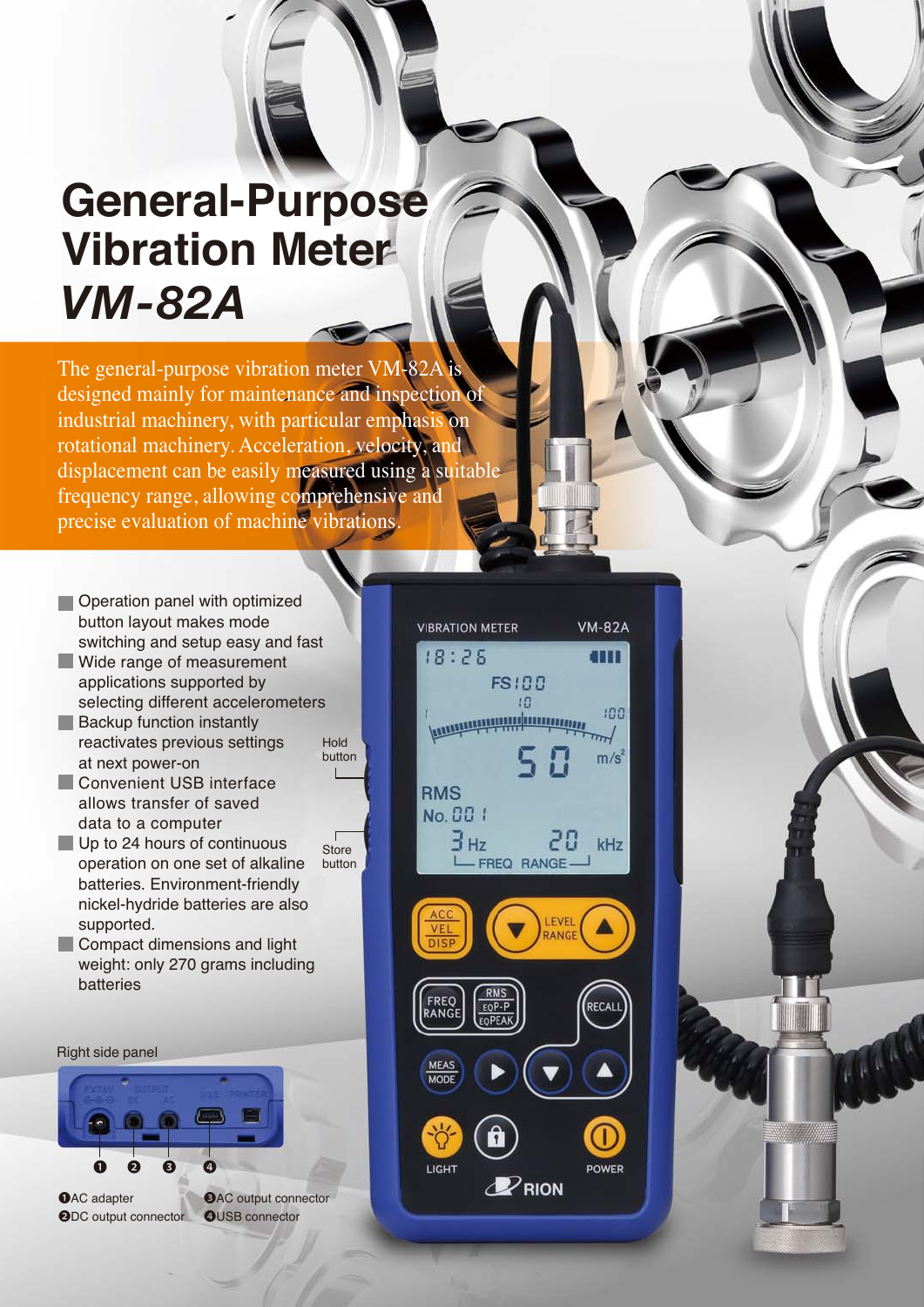#### Wide range of possible applications

Using the standard accelerometer PV-57エ supplied with the unit, the measurement range of the VM-82A is as indicated by the **Corange colored** section in the table. Selecting a different accelerometer makes it possible to perform a wide range of other measurements. Accelerometer sensitivity, measurement full-scale range, and frequency range can be set to achieve the measurement configurations shown in the table.

| Measurement<br>mode                       | Accelerometer sensitivity<br>$mV/(m/s2)$ (pC/(m/s <sup>2</sup> )) | Measurement<br>full-scale range | Frequency range                                                 |  |
|-------------------------------------------|-------------------------------------------------------------------|---------------------------------|-----------------------------------------------------------------|--|
|                                           | 0.1 to 0.99                                                       | 10 to 10 000                    | 3 Hz to 1 kHz, 3 Hz to 5 kHz,<br>3 Hz to 20 kHz, 1 Hz to 100 Hz |  |
| $ACC$ (m/s <sup>2</sup> )<br>Acceleration | 1.0 to 9.9                                                        | 1 to 1 000                      |                                                                 |  |
|                                           | 10 to 99                                                          | $0.1$ to $100$                  |                                                                 |  |
|                                           | 0.1 to 0.99                                                       | 100 to 10 000                   |                                                                 |  |
| VEL (mm/s)<br>Velocity                    | 1.0 to 9.9                                                        | 10 to 1 000                     | 3 Hz to 1 kHz $\overline{*}$ 10 Hz to 1 kHz                     |  |
|                                           | 10 to 99                                                          | 1 to 100                        |                                                                 |  |
|                                           | 0.1 to 0.99                                                       | 1 to 1000                       |                                                                 |  |
| DISP (mm)<br><b>Displacement</b>          | 1.0 to 9.9                                                        | 0.1 to 100                      | 3 Hz to 500 Hz, 10 Hz to 500 Hz                                 |  |
|                                           | 10 to 99                                                          | $0.01$ to 10                    |                                                                 |  |

\*Electrical characteristics for velocity from 10 Hz to 1 kHz are compliant with the frequency range requirements of JIS B 0907 "Mechanical vibration of rotating and reciprocating machinery - Requirements for instruments for measuring vibration severity".

# **Data store capability**

The internal memory of the VM-82A can hold up to 1000 data. In recall mode, any of the stored data can be easily redisplayed by specifying the desired address. Stored data can also be transferred to a computer. \*Bar graph indication and remaining battery capacity indication are not stored. (Transfer software can be downloaded free of charge from the Rion web site.)

## **Easy-to-read display**

The large LCD panel displays the bar graph meter and numeric reading at the same time, making it easy to visually evaluate any changes immediately. The display also shows the frequency range setting and other useful information. Backlighting can be turned on if required, allowing use of the unit also in dark locations. In case of overload, the indication "OVER" appears, and the entire display color changes to red.



### System Configuration

(Except for vibration meter, Curled accelerometer cable VP-51Kエ and accelerometer PV-57エ, shown components are available as options)